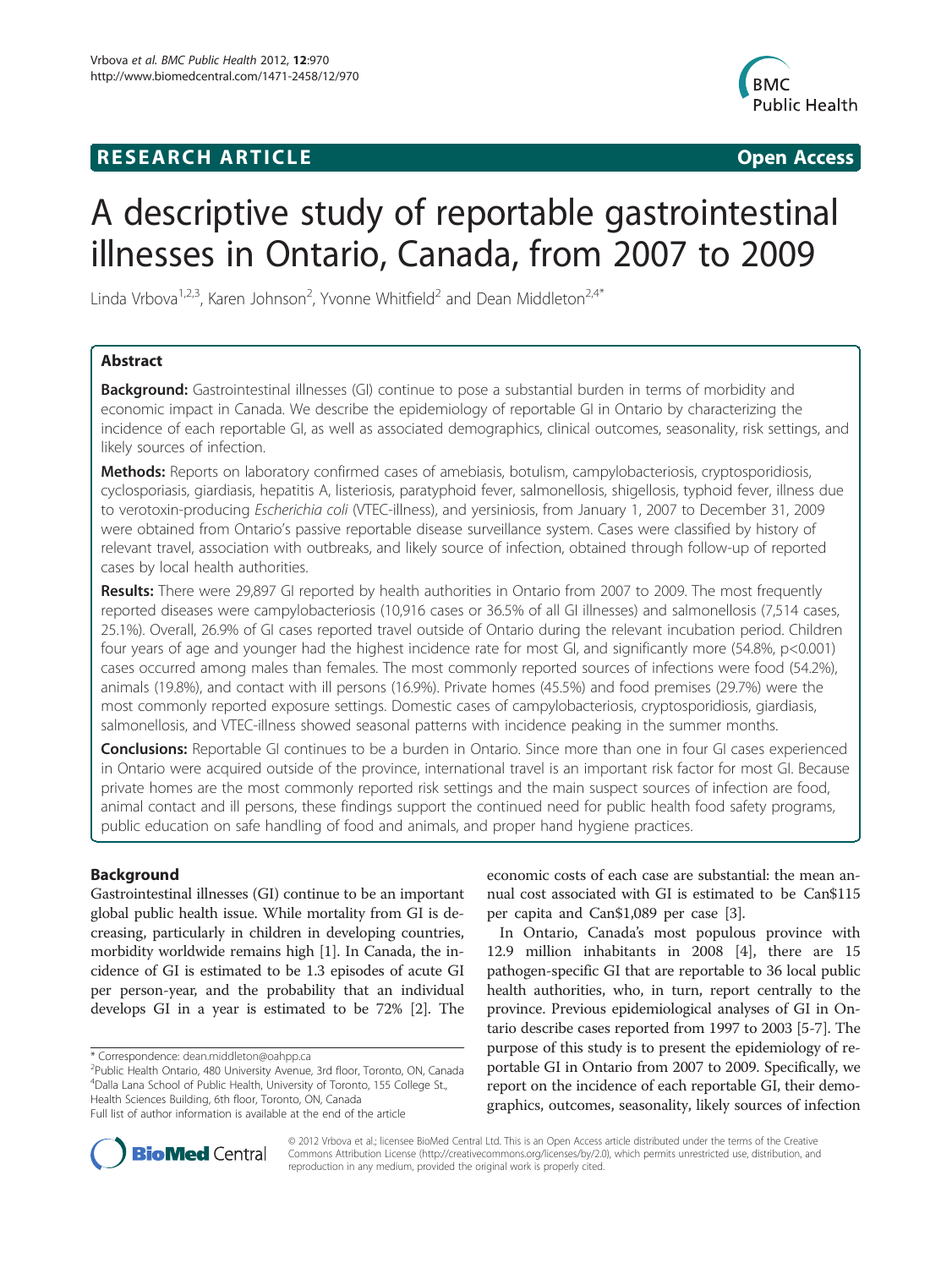and exposure settings, with the goal of informing the development and evaluation of prevention and control policies and programs.

## Methods

#### Data sources

De-identified case reports for this study were provided by the Ontario Ministry of Health and Long-Term Care (MOHLTC) in accordance with a data sharing agreement between the MOHLTC and Public Health Ontario (formerly known as the Ontario Agency for Health Protection and Promotion). The integrated Public Health Information System (iPHIS) is Ontario's central reportable disease surveillance system and is the source of case data for this study. The data used in this study are not posted publicly; however, they are available through a data request to the MOHLTC. Confirmed case reports were provided for 15 pathogen-specific GI with associated episode dates (earliest of onset date, specimen collection date, or reported date) from January 1, 2007 to December 31, 2009. Case records for amebiasis, botulism, campylobacteriosis, cryptosporidiosis, cyclosporiasis, giardiasis, hepatitis A, listeriosis, paratyphoid fever, salmonellosis, shigellosis, typhoid fever, illness due to verotoxin-producing Escherichia coli (VTEC-illness), and yersiniosis were provided. Case definitions for all of these diseases are available online [[8\]](#page-10-0). Due to small numbers, cholera was excluded from this analysis. For the calculation of incidence rates, Statistics Canada population data for the province of Ontario by age, sex, and year were used.

## Demographics and outcomes

Cases were stratified by age and sex at time of illness. Age was categorized into seven age groups: under 1 year, 1–4 years, 5–14, 15–24, 25–44, 45–64, and 65 years and older. Cases were classified as hospitalized if a hospitalization date was reported; hospitalization status was coded as unknown (instead of not hospitalized) if no hospitalization date was reported. Similarly with deaths, cases with death dates were classified as deceased and all others were classified as unknown.

## Exposures

Local health authorities in Ontario follow up on cases of reportable GI to identify exposures during the incubation period of interest in accordance with the Health Protection and Promotion Act, Regulation 569. There are currently no standard follow-up forms or set timelines for initial case contact or follow-up for GI in Ontario; each exposure reported by a case and deemed relevant by the investigator is recorded in iPHIS. Because these exposures are assigned by public health professionals who may have additional information including food

testing results and food premise investigation records, local public health authorities use this information to establish links between cases. These exposures can be used to perform source attribution, being similar to "expert elicitation" source attribution methods [[9\]](#page-10-0). Details pertaining to the exposure date, location, setting, transmission mode and source were used to determine the primary exposure source and setting. Cases identified as "lost to follow-up", "pending", and "untraceable", as well as those without exposure details were assumed to have not been successfully followed up by public health, and were coded as missing in specific analyses. Cases with multiple exposures were excluded from the source attribution analyses, except for cases with two exposures where one was reported as "unknown". In these instances, the "unknown" exposure was removed and the remaining exposure was used to determine primary exposure source and setting. Cases that could not be coded into exposure categories because of limited or conflicting exposure details were labelled unclassifiable and excluded from analyses.

Primary exposure source was categorized as: 1) *un*known, if the only exposure reported was "unknown", 2) travel, if out-of-province travel was recorded in any of the exposure fields (travel information is to be entered into iPHIS only if the investigator deems it relevant, i.e. travel occurred within the incubation period), 3) water for drinking water (e.g. contaminated/untreated well or surface water) or recreational water exposures (e.g. swimming/bathing in a pool, hot tub, lake or river), 4) person for person-to-person transmissions, including breast-feeding, sexual and in-utero transmission, 5) food, if a food item was mentioned in any of the exposure fields, 6) animals for contact with live animals and animal products excluding food, and 7) other.

Primary exposure setting was categorized as: unknown (as noted above), out of province for travel cases, private home, food premises (e.g. restaurant, grocery store, bakery, deli, caterer, mobile food premise), and other (e.g. institutions, hospitals, long-term care homes, farms, schools, and day nurseries) to reflect the setting in which the reported exposure occurred.

## Case classifications

Cases were stratified based on travel history and association with a reported outbreak. Outbreak-related cases were those linked to a reported outbreak in iPHIS. Sporadic cases were defined as those not linked to an outbreak; however, the first case in each outbreak was also included as a sporadic case for analyses of exposures and seasonality. Cases that were followed up by public health were defined as domestic if no relevant travel history outside of Ontario was reported and as travel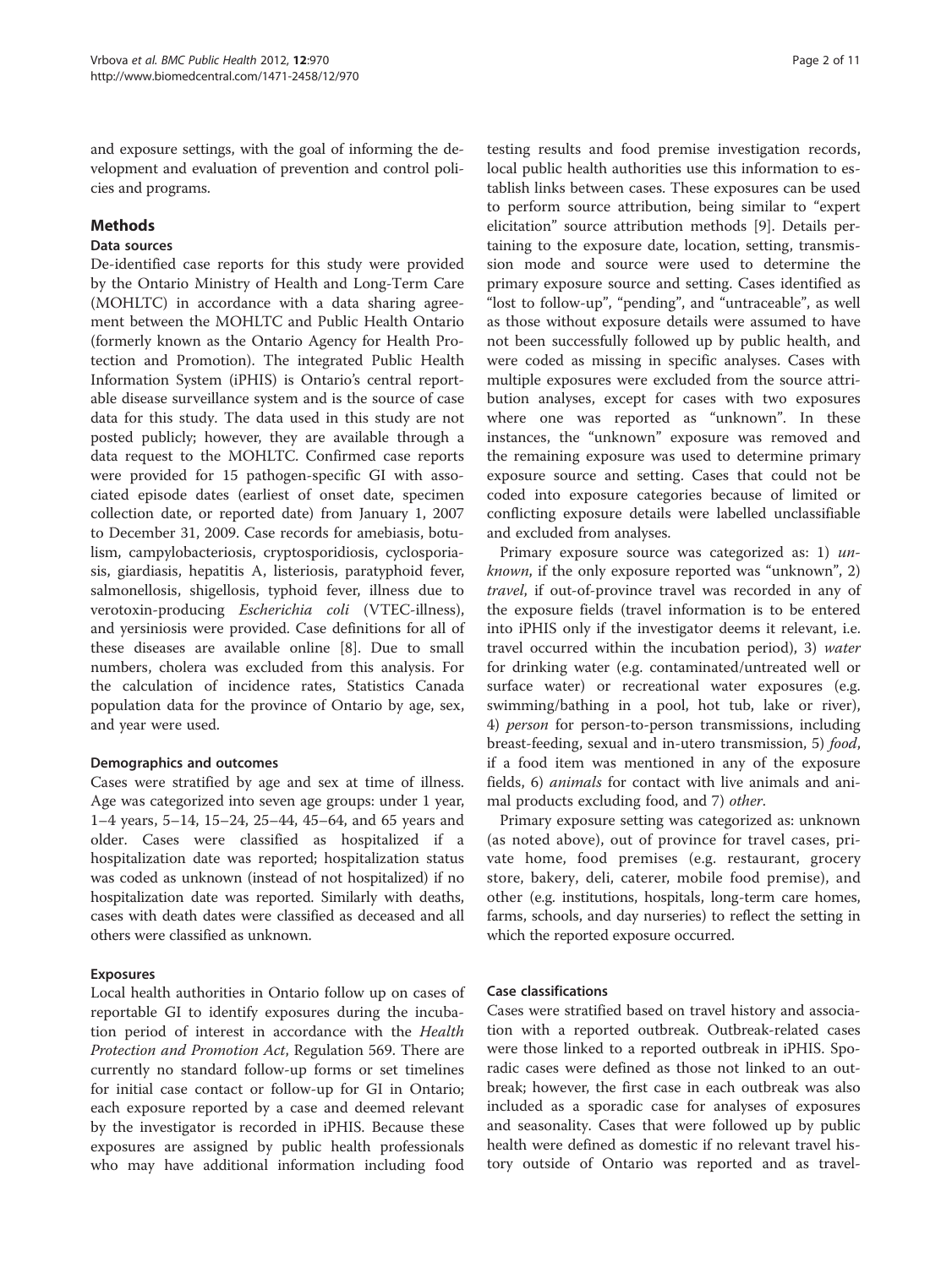<span id="page-2-0"></span>related if a relevant history of travel outside of Ontario was reported.

#### Descriptive analyses

Overall and age-specific incidences were calculated for each disease in addition to proportions of cases hospitalized, deceased, travel- and outbreak-related. Seasonal trends, stratified by travel status, were also determined. Due to the small number of domestic cases, botulism, typhoid fever and paratyphoid fever were excluded from the age-specific analyses, and botulism was excluded from the seasonality analyses. Proportions of males for each disease were compared to 0.5 (equal proportions) using the binomial distribution if the number of cases was  $\leq$  1,000, and the normal distribution when the number of cases was >1,000. The magnitude of missing data was examined through the quantification of excluded cases that were not successfully followed up by public health, as well as cases with unknown, unclassifiable or multiple exposures. All data coding and analyses were conducted using SPSS version 19 (SPSS Inc., an IBM Company). Figures were constructed using Microsoft Excel (version 2010).

## Results

#### Overall description of reported cases

From 2007 to 2009, 29,897 gastrointestinal illnesses (GI) were reported by 36 local health authorities in

Ontario. Of these, 20,062 (67.1%) were successfully followed up by public health. Figure 1 is a flow diagram of the various exclusions for all GI cases. Table [1](#page-3-0) shows the proportion of cases not followed up by public health, as well as cases with multiple or unclear exposure information by disease. Amebiasis (54.3%), giardiasis (39.4%), and campylobacteriosis (39.1%) had the highest proportion of cases which were not successfully followed up.

Table [2](#page-3-0) shows the number of reported cases and incidence by year. The most frequently reported GI were campylobacteriosis (10,916), salmonellosis (7,514) and giardiasis (4,726), which together accounted for 61.6% of all GI reported from 2007 to 2009. The proportion of cases attributed to travel and outbreaks, as well as the proportion of hospitalizations and deaths is shown in Table [3.](#page-4-0) Overall, 27.6% of GI cases were travel-related, having travelled outside of Ontario at any time during the relevant incubation period. The diseases with the highest proportion of cases related to travel were typhoid fever (87.1%), paratyphoid fever (85.1%), and cyclosporiasis (61.6%); the diseases with the lowest proportion of travel-related cases were botulism (0.0%), listeriosis (4.4%), and VTEC-illness (7.8%).

During this period, 75 outbreaks were reported. While these outbreaks were mostly due to salmonellosis (n=32 outbreaks, 460 cases), VTEC-illness (n=18 outbreaks, 172 cases) and campylobacteriosis (n=10 outbreaks,

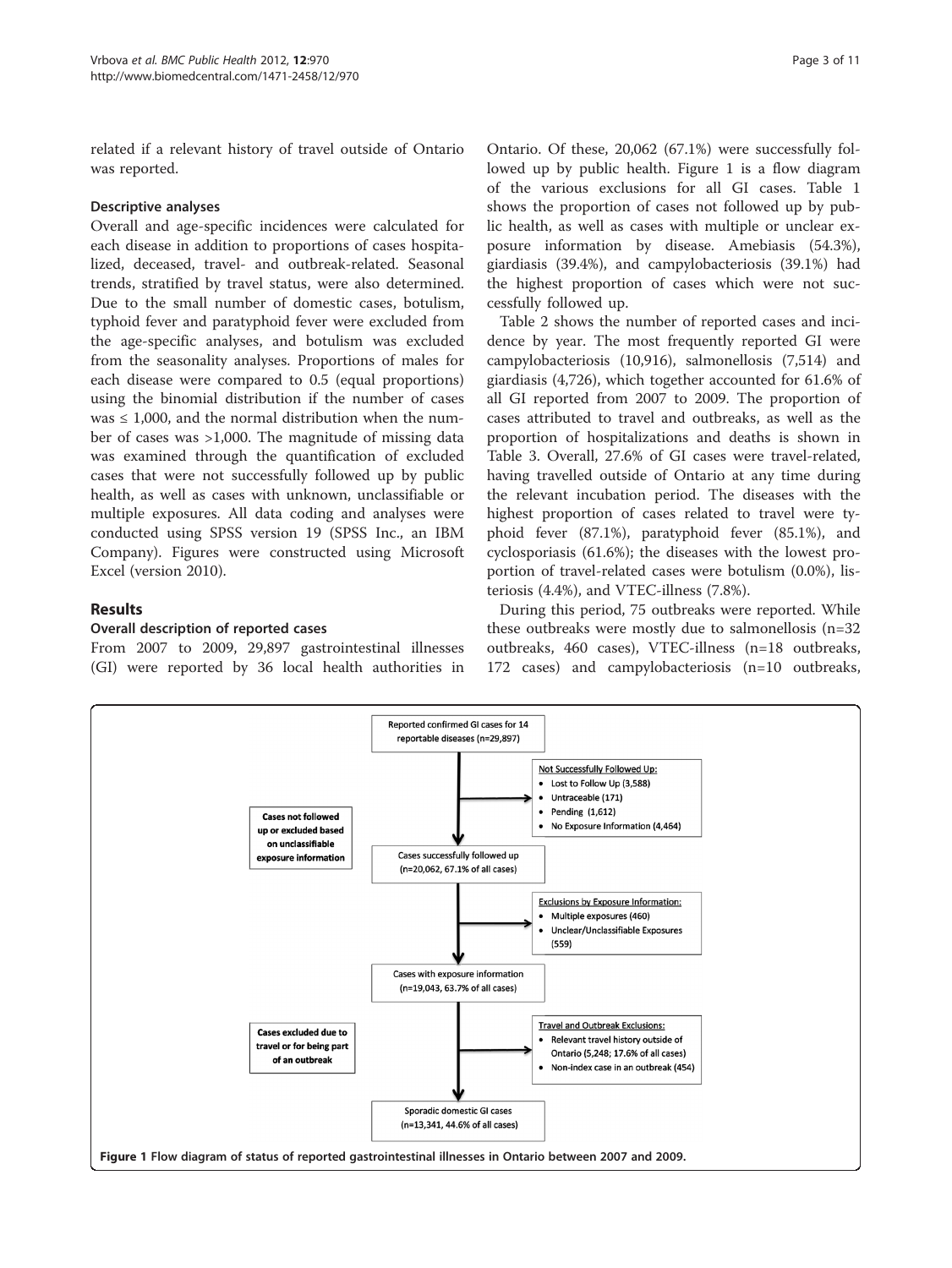| Reportable disease | All reported cases: exclusions (%) |                 |                    |                     |                     |  |  |  |  |
|--------------------|------------------------------------|-----------------|--------------------|---------------------|---------------------|--|--|--|--|
|                    | N                                  | Not followed up | Multiple exposures | No primary source** | No primary settingt |  |  |  |  |
| Amebiasis          | 2,134                              | 54.3%           | 0.1%               | 0.7%                | 1.4%                |  |  |  |  |
| Botulism           | 10                                 | 10.0%           | 0.0%               | 0.0%                | 10.0%               |  |  |  |  |
| Campylobacteriosis | 10,916                             | 39.1%           | 1.2%               | 2.4%                | 4.9%                |  |  |  |  |
| Cryptosporidiosis  | 1,048                              | 20.9%           | 1.7%               | 3.6%                | 5.8%                |  |  |  |  |
| Cyclosporiasis     | 341                                | 15.8%           | 1.8%               | 1.5%                | 2.1%                |  |  |  |  |
| Giardiasis         | 4,726                              | 39.4%           | 0.6%               | 2.8%                | 3.8%                |  |  |  |  |
| Hepatitis A        | 354                                | 15.0%           | 2.8%               | 0.6%                | 4.2%                |  |  |  |  |
| Listeriosis        | 189                                | 19.6%           | 17.5%              | 3.2%                | 3.7%                |  |  |  |  |
| Paratyphoid Fever  | 147                                | 3.4%            | $0.0\%$            | 3.4%                | 0.0%                |  |  |  |  |
| Salmonellosis      | 7,514                              | 23.1%           | 2.0%               | 0.7%                | 3.9%                |  |  |  |  |
| Shigellosis        | 727                                | 13.1%           | 1.8%               | 1.0%                | 1.4%                |  |  |  |  |
| Typhoid fever      | 259                                | 3.9%            | 0.4%               | $0.0\%$             | 0.0%                |  |  |  |  |
| VTEC-illness       | 760                                | 17.4%           | 7.2%               | 4.7%                | 7.6%                |  |  |  |  |
| Yersiniosis        | 772                                | 27.1%           | 1.4%               | 0.6%                | 2.5%                |  |  |  |  |
| Total              | 29,897                             | 32.9%           | 1.5%               | 1.9%                | 4.1%                |  |  |  |  |

<span id="page-3-0"></span>Table 1 Proportion of gastrointestinal illnesses excluded from source attribution analyses

\*\* Unable to classify the most likely source (based on case follow-up).

† Unable to classify the most likely setting where exposure took place (based on case follow-up).

72 cases), the highest proportion of outbreak-related cases were for listeriosis (37.6%, 71 cases) and VTECillness (22.6%, 172 cases). Hospitalization of more than 40% of reported cases was documented for listeriosis (60.8%), botulism (60.0%), and typhoid fever (44.4%). While the overall proportion of deaths for all GI combined was 0.4% (n=126), 24.3% (n= 46) of reported listeriosis cases died.

|  |  |  | Table 2 Reportable gastrointestinal illnesses in Ontario by year, between 2007 and 2009 |
|--|--|--|-----------------------------------------------------------------------------------------|
|--|--|--|-----------------------------------------------------------------------------------------|

| Reportable disease | 2007           |                            | 2008           |                            | 2009           |                                     | <b>Total</b> |                                           |
|--------------------|----------------|----------------------------|----------------|----------------------------|----------------|-------------------------------------|--------------|-------------------------------------------|
|                    | N <sup>1</sup> | Incidence /<br>$100,000^2$ | N <sup>1</sup> | Incidence /<br>$100,000^2$ | N <sup>1</sup> | Incidence /<br>100,000 <sup>2</sup> | $N^3$        | Mean annual<br>incidence /<br>$100,000^4$ |
| Amebiasis          | 814            | 6.4                        | 761            | 5.9                        | 559            | 4.3                                 | 2,134        | 5.5                                       |
| <b>Botulism</b>    | NP             | NP                         | NP             | NP                         | NP             | NP                                  | 10           | 0.0                                       |
| Campylobacteriosis | 3,883          | 30.3                       | 3,789          | 29.3                       | 3,244          | 24.8                                | 10,916       | 28.1                                      |
| Cryptosporidiosis  | 406            | 3.2                        | 335            | 2.6                        | 307            | 2.3                                 | 1,048        | 2.7                                       |
| Cyclosporiasis     | 95             | 0.7                        | 103            | 0.8                        | 143            | 1.1                                 | 341          | 0.9                                       |
| Giardiasis         | 1,612          | 12.6                       | 1,610          | 12.4                       | 1,504          | 11.5                                | 4,726        | 12.2                                      |
| Hepatitis A        | 120            | 0.9                        | 114            | 0.9                        | 120            | 0.9                                 | 354          | 0.9                                       |
| Listeriosis        | 39             | 0.3                        | 95             | 0.7                        | 55             | 0.4                                 | 189          | 0.5                                       |
| Paratyphoid Fever  | 46             | 0.4                        | 58             | 0.4                        | 43             | 0.3                                 | 147          | 0.4                                       |
| Salmonellosis      | 2,819          | 22.0                       | 2,385          | 18.4                       | 2,310          | 17.7                                | 7,514        | 19.4                                      |
| Shigellosis        | 234            | 1.8                        | 239            | 1.8                        | 254            | 1.9                                 | 727          | 1.9                                       |
| Typhoid Fever      | 86             | 0.7                        | 96             | 0.7                        | 77             | 0.6                                 | 259          | 0.7                                       |
| VTEC-illness       | 317            | 2.5                        | 278            | 2.1                        | 165            | 1.3                                 | 760          | 2.0                                       |
| Yersiniosis        | 269            | 2.1                        | 260            | 2.0                        | 243            | 1.9                                 | 772          | 2.0                                       |
| Total              | 10,746         | 84.0                       | 10,125         | 78.3                       | 9,026          | 69.1                                | 29,897       | 77.1                                      |

1 - N: The total number of cases reported annually (including domestic, travel, and unknown).

2 – N (per year)/population of Ontario the same year.

3 – N: The number of cases reported over the three years (including domestic, travel, and unknown).

4 - (N (all three years)/3)/mean population of Ontario over the three years.

NP - incidence not presented - incidence for Botulism <5 cases on average per year.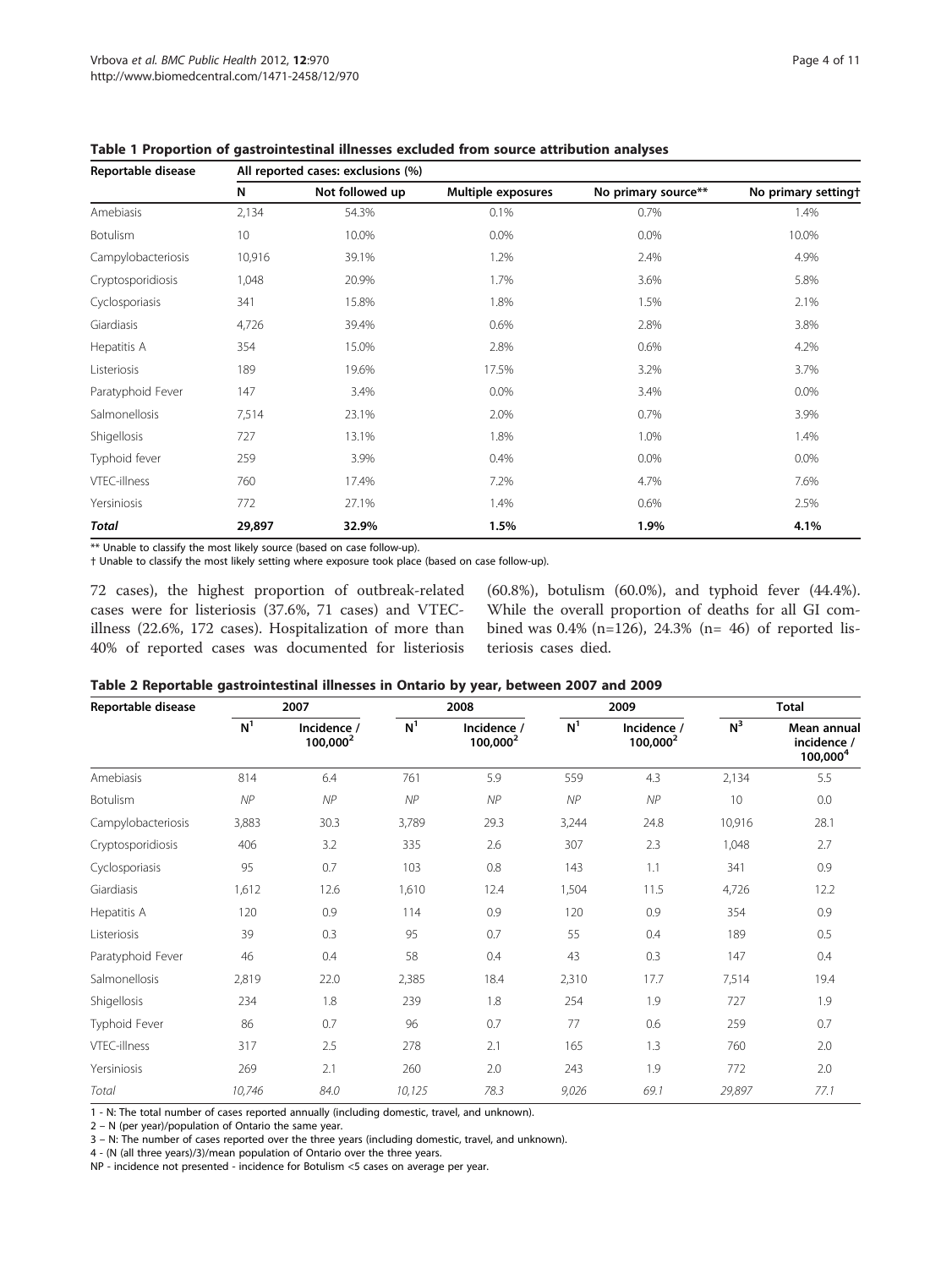| Reportable disease | % Travel-related <sup>1</sup> | Outbreaks <sup>2</sup><br>(n) | % Outbreak-related <sup>3</sup> | % Hospitalized <sup>4</sup> | % Deceased <sup>5</sup>   |  |
|--------------------|-------------------------------|-------------------------------|---------------------------------|-----------------------------|---------------------------|--|
| Amebiasis          | 38.6% (31.9%-41.3%)           | $\mathbf{0}$                  | $0.0\%$ (0.0%-0.0%)             | $0.6\%$ $(0.4\% - 1.1\%)$   | $0.1\%$ (0.0%-0.3%)       |  |
| <b>Botulism</b>    | $0.0\%$ (0.0%-0.0%)           | 0                             | $0.0\%$ (0.0%-0.0%)             | 60.0% (33.3%-100%)          | $0.0\%$ (0.0%-0.0%)       |  |
| Campylobacteriosis | 20.4% (18.7%-21.2%)           | 10                            | $0.7\%$ $(0.0\% - 1.1\%)$       | 3.4% (3.1%-3.8%)            | $0.1\%$ (0.1%-0.2%)       |  |
| Cryptosporidiosis  | 36.4% (35.7%-36.3%)           | 4                             | 2.9% (0.0%-6.2%)                | 2.6% (2.2%-2.9%)            | $0.2\%$ (0.0%-0.3%)       |  |
| Cyclosporiasis     | 61.6% (59.6%-64.2%)           |                               | 2.1% (0.0%-4.9%)                | 1.2% (1.0%-1.4%)            | $0.0\%$ (0.0%-0.0%)       |  |
| Giardiasis         | 39.0% (38.7%-39.4%)           | 5                             | $0.4\%$ (0.0%-0.9%)             | 1.0% (0.7%-1.2%)            | $0.2\%$ $(0.1\% - 0.4\%)$ |  |
| Hepatitis A        | 46.7% (42.9%-50.6%)           | 2                             | 1.4% (0.0%-2.5%)                | 20.9% (15.8%-25.4%)         | $0.6\%$ $(0.0\% - 1.7\%)$ |  |
| Listeriosis        | 4.4% (3.4%-5.4%)              |                               | 37.6% (0.0%-74.7%)              | 60.8% (48.7%-69.5%)         | 24.3% (16.4%-30.5%)       |  |
| Paratyphoid Fever  | 85.1% (82.5%-90.0%)           | 0                             | $0.0\%$ (0.0%-0.0%)             | 22.4% (17.4%-27.9%)         | $0.0\%$ (0.0%-0.0%)       |  |
| Salmonellosis      | 21.3% (19.6%-23.1%)           | 32                            | 6.1% (2.5%-11.4%)               | 6.9% (5.7%-7.9%)            | $0.6\%$ $(0.4\% - 0.7\%)$ |  |
| Shigellosis        | 48.4% (48.0%-48.7%)           | 2                             | 1.5% (0.0%-4.7%)                | 8.0% (6.7%-9.8%)            | $0.1\%$ (0.0%-0.4%)       |  |
| Typhoid Fever      | 87.1% (83.1%-92.6%)           | 0                             | $0.0\%$ (0.0%-0.0%)             | 44.4% (41.6%-48.8%)         | $0.0\%$ (0.0%-0.0%)       |  |
| VTEC-illness       | 7.8% (4.8%-13.8%)             | 18                            | 22.6% (6.1%-34.2%)              | 21.4% (19.6%-23.0%)         | $0.4\%$ $(0.0\% - 1.8\%)$ |  |
| Yersiniosis        | 18.3% (13.8%-24.7%)           | $\mathbf{0}$                  | $0.0\%$ (0.0%-0.0%)             | 4.0% (1.5%-5.8%)            | $0.1\%$ (0.0%-0.4%)       |  |
| Total              | $(26.6\% - 28.1\%)$<br>27.6%  | 75                            | 2.8% (1.1%-4.4%)                | 5.3% (5.0%-5.7%)            | $0.4\%$ (0.3%-0.5%)       |  |

<span id="page-4-0"></span>Table 3 Reportable gastrointestinal illnesses in Ontario by travel, outbreak, hospitalization, and mortality, between 2007 and 2009

1 - The number of cases identified as travel-related, out of all cases with a defined travel status (i.e. excludes cases that were not followed up or could not be classified).

2 - The number of outbreaks.

3 - The number of outbreak related cases out of all cases, including travel, domestic and unknown (not followed up).

4 - The number of cases identified as being hospitalized out of the total number of reported cases.

5 - The number of cases identified as deceased out of the total number of reported cases.

NP - incidence not presented - incidence for Botulism low, <5 cases on average per year.



(VTEC) illness (n=759); C: cyclosporiasis (n=341), hepatitis A (n=354), listeriosis (n=189), and shigellosis (n=726); D: giardiasis (n=4,721) and yersiniosis (n=771).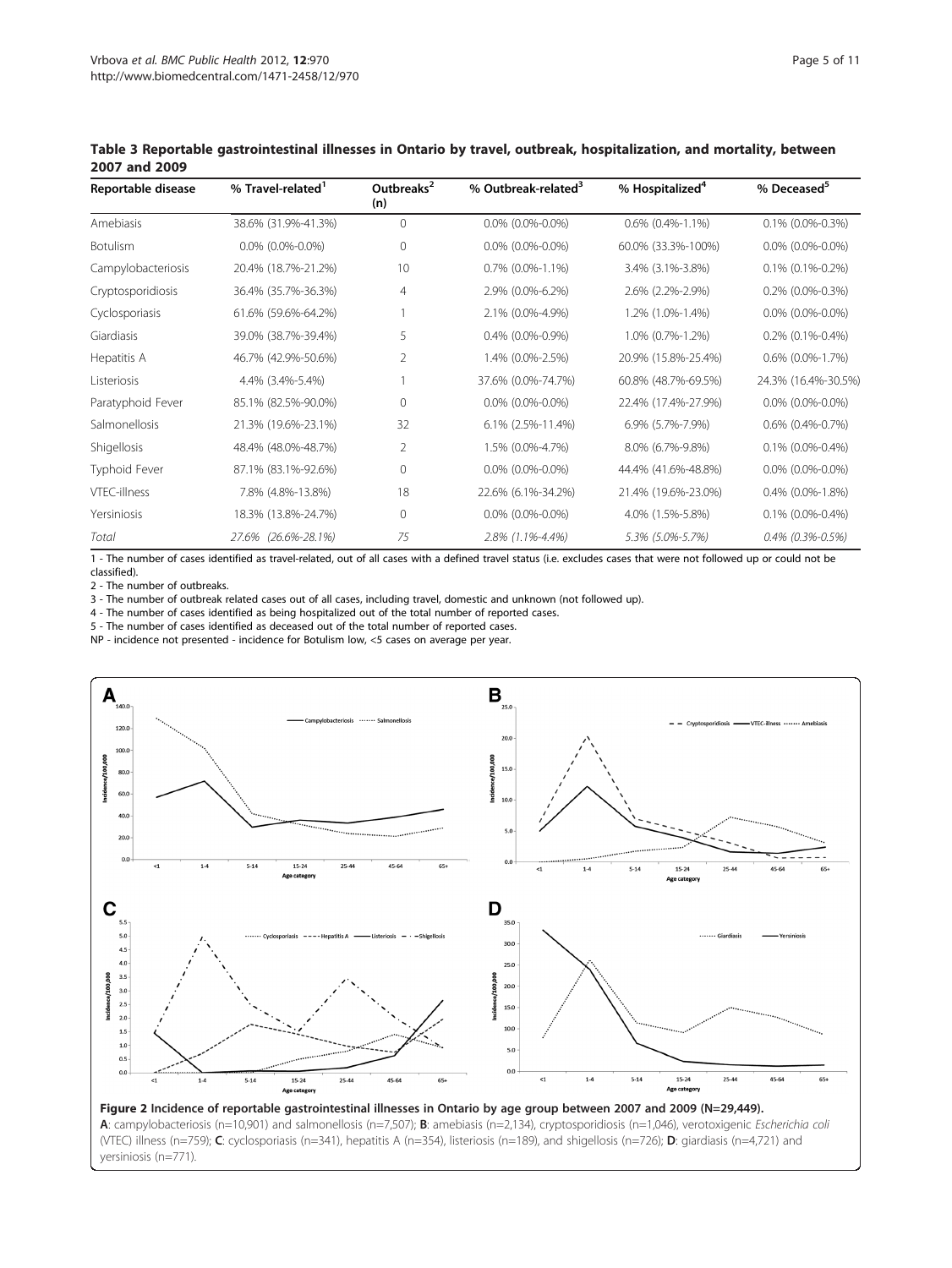#### Demographics of reported cases

Figure [2](#page-4-0) shows the age-specific incidence grouped by diseases with similar incidence levels. The highest agespecific incidence for salmonellosis and yersiniosis was in those under 1 year of age (Figure [2-](#page-4-0)A and 2-D). The highest incidence for campylobacteriosis, cryptosporidiosis, VTEC-illness, shigellosis, and giardiasis was in those aged 1–4, with shigellosis and giardiasis exhibiting a second, albeit lower peak in the 25–44 age group (Figure [2\)](#page-4-0). Amebiasis and cyclosporiasis peaked in adults aged 25–44 and 45–64, respectively (Figure [2](#page-4-0)-B and 2-C). Listeriosis incidence was highest in those over 65 years of age, as well as in those under one year of age (Figure [2](#page-4-0)-C). The highest age-specific incidence for hepatitis A was in the 5–14 year age group (Figure [2-](#page-4-0)C).

Overall, significantly more GI cases occurred among males than females (54.8%, p<0.001). Males accounted for significantly more cases of amebiasis (71.1%, p<0.001), campylobacteriosis (55.0%, p<0.001), giardiasis (58.8%, p<0.001), shigellosis (57.2%, p<0.001), and yersiniosis (54.4%, p=0.02). There were significantly fewer male VTEC-illness cases (45.3%, p=0.01) and no significant sex differences were found for botulism, cryptosporidiosis, cyclosporiasis, hepatitis A, listeriosis, paratyphoid fever, salmonellosis, and typhoid fever.

#### Exposures of domestic sporadic cases

Domestic sporadic cases that were successfully followed up by public health accounted for 44.6% (13,341/29,897) of all reported cases, and 70.1% (13,341/19,043) of all cases with exposures (Figure [1](#page-2-0)). Overall, 26.0% of primary exposure sources and 15.4% of primary exposure settings for domestic sporadic cases were known, with VTEC-illness having the highest proportion of known sources (40.7%) and settings (27.3%) of all diseases (Table 4).

Among cases with known exposures, the most common sources were food (54.2%), animals (19.8%), and contact with an ill person (16.9%). Private homes (45.5%) and food premises (29.7%) were the most common exposure settings (Table [5](#page-6-0)). Among cases exposed in private homes (n=937), the most frequently reported sources were food (62.6%), followed by contact with animals (21.1%) and contact with persons ill with similar symptoms (13.1%). For cases exposed in food premises (n=611), the most frequently reported source was food (96.1%). Among cases exposed in settings other than private homes and food premises (n=510), the top exposure sources were contact with animals (38.0%), water (28.8%), and food (26.7%).

#### Seasonality of domestic sporadic and travel cases

Domestic cases of campylobacteriosis, cryptosporidiosis, giardiasis, salmonellosis, and VTEC-illness showed seasonal patterns with incidence peaking in the summer months (Figure [3](#page-7-0)). For all these diseases, modest concurrent summer increases were also observed among travel-related cases with the exception of VTEC-illness. Additional peaks in travel-related cases in the winter for campylobacteriosis and giardiasis, and in early spring for

Table 4 Sporadic domestic reportable gastrointestinal illnesses in Ontario by known or unknown exposure between 2007 and 2009

| Reportable disease  | Domestic sporadic cases |       | Primary source (%)** | Primary setting (%) <sup>+</sup> |                |  |
|---------------------|-------------------------|-------|----------------------|----------------------------------|----------------|--|
|                     | n                       | Known | <b>Unknown</b>       | Known                            | <b>Unknown</b> |  |
| Amebiasis           | 594                     | 20.2% | 79.8%                | 2.5%                             | 97.5%          |  |
| Botulism            | 9                       | 11.1% | 88.9%                | 11.1%                            | 88.9%          |  |
| Campylobacteriosis  | 4,982                   | 25.5% | 74.5%                | 16.0%                            | 84.0%          |  |
| Cryptosporidiosis   | 473                     | 34.0% | 66.0%                | 19.5%                            | 80.5%          |  |
| Cyclosporiasis      | 103                     | 17.5% | 82.5%                | 9.7%                             | 90.3%          |  |
| Giardiasis          | 1,646                   | 20.9% | 79.1%                | 10.0%                            | 90.0%          |  |
| Hepatitis A         | 152                     | 35.5% | 64.5%                | 10.5%                            | 89.5%          |  |
| Listeriosis         | 79                      | 15.2% | 84.8%                | 11.4%                            | 88.6%          |  |
| Paratyphoid Fever   | 21                      | 9.5%  | 90.5%                | 4.8%                             | 95.2%          |  |
| Salmonellosis       | 4,107                   | 28.0% | 72.0%                | 18.4%                            | 81.6%          |  |
| Shigellosis         | 310                     | 29.0% | 71.0%                | 9.0%                             | 91.0%          |  |
| Typhoid Fever       | 32                      | 6.2%  | 93.8%                | 6.2%                             | 93.8%          |  |
| <b>VTEC-illness</b> | 388                     | 40.7% | 59.3%                | 27.3%                            | 72.7%          |  |
| Yersiniosis         | 445                     | 18.9% | 81.1%                | 14.6%                            | 85.4%          |  |
| <b>Total</b>        | 13,341                  | 26.0% | 74.0%                | 15.4%                            | 84.6%          |  |

\*\* The most likely source as identified on case follow-up (excludes cases with multiple exposures, travel cases, and outbreak cases).

† The most likely type of location where exposure took place based on case follow-up (excludes cases with multiple exposures, travel cases, and outbreak cases).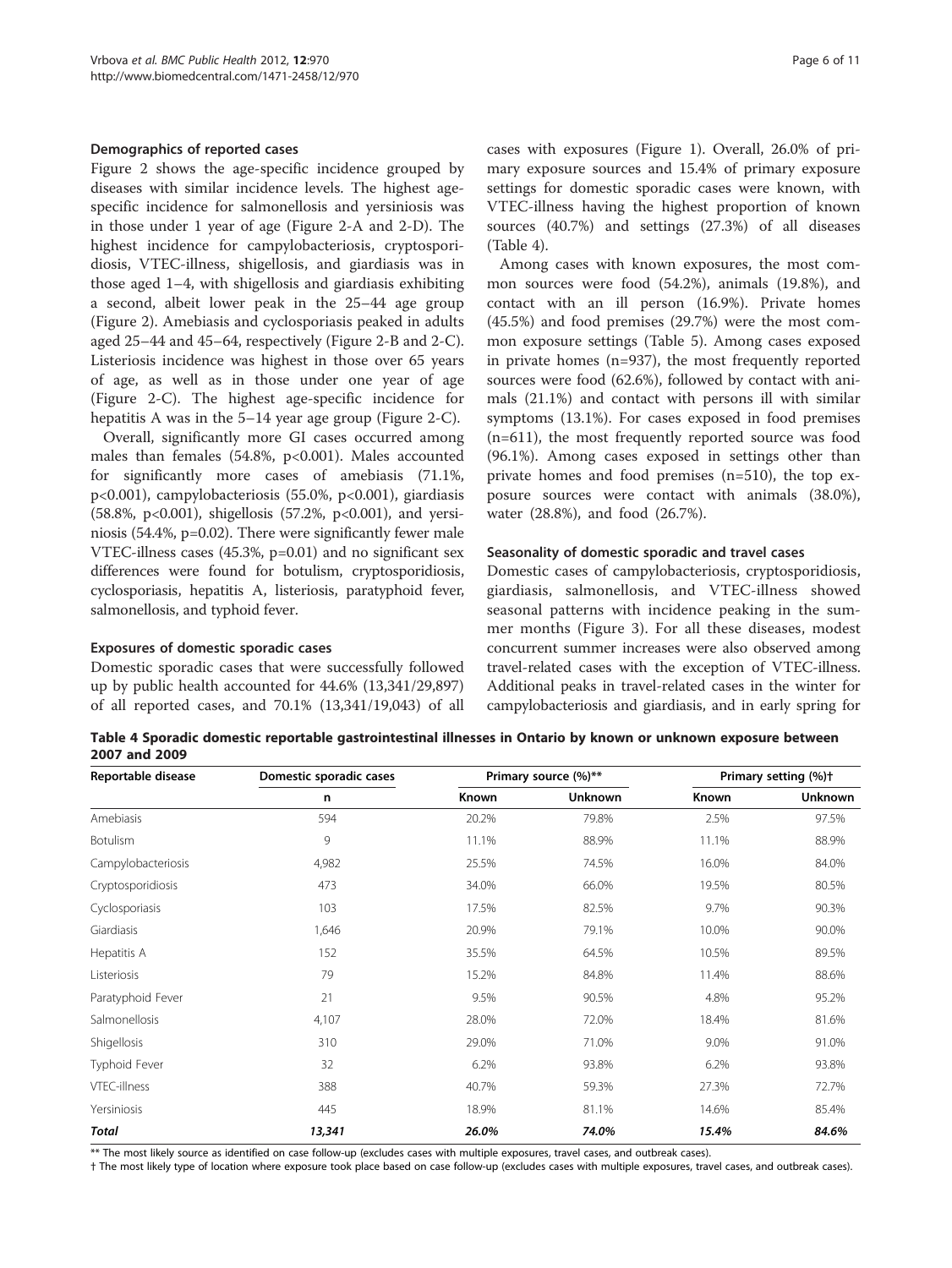| Reportable disease   |       | Primary source (%)* |        |        |       |         | Primary setting (%)+ |               |                     |       |
|----------------------|-------|---------------------|--------|--------|-------|---------|----------------------|---------------|---------------------|-------|
|                      | n     | Animal              | Food   | Person | Water | Other   | n                    | Food premises | <b>Private home</b> | Other |
| Amebiasis            | 120   | 1.7%                | 8.3%   | 82.5%  | 5.8%  | 1.7%    | 15                   | 33.3%         | 26.7%               | 40.0% |
| Botulism             |       | 0.0%                | 100.0% | 0.0%   | 0.0%  | 0.0%    | 0                    | 0.0%          | 0.0%                | 0.0%  |
| Campylobacteriosis   | 1,272 | 26.9%               | 63.1%  | 6.0%   | 2.8%  | 1.3%    | 796                  | 31.2%         | 47.5%               | 21.3% |
| Cryptosporidiosis    | 161   | 47.2%               | 9.3%   | 11.8%  | 29.2% | 2.5%    | 92                   | 2.2%          | 16.3%               | 81.5% |
| Cyclosporiasis       | 18    | 0.0%                | 100.0% | 0.0%   | 0.0%  | 0.0%    | 10                   | 70.0%         | 20.0%               | 10.0% |
| Giardiasis           | 344   | 14.2%               | 5.5%   | 36.0%  | 40.7% | 3.5%    | 164                  | 3.7%          | 33.5%               | 62.8% |
| Hepatitis A          | 54    | 0.0%                | 7.4%   | 87.0%  | 0.0%  | 5.6%    | 16                   | 25.0%         | 50.0%               | 25.0% |
| Listeriosis          | 12    | 8.3%                | 75.0%  | 8.3%   | 8.3%  | $0.0\%$ | 9                    | 22.2%         | 44.4%               | 33.3% |
| Paratyphoid Fever    | 2     | 0.0%                | 50.0%  | 50.0%  | 0.0%  | 0.0%    | $\mathbf{1}$         | 0.0%          | 100.0%              | 0.0%  |
| Salmonellosis        | 1,148 | 15.2%               | 73.1%  | 9.9%   | 1.3%  | 0.4%    | 754                  | 37.7%         | 48.4%               | 14.0% |
| <b>Shigellosis</b>   | 90    | 0.0%                | 16.7%  | 80.0%  | 0.0%  | 3.3%    | 28                   | 46.4%         | 50.0%               | 3.6%  |
| <b>Typhoid Fever</b> | 2     | 0.0%                | 0.0%   | 50.0%  | 0.0%  | 50.0%   | $\overline{2}$       | 0.0%          | 100.0%              | 0.0%  |
| <b>VTEC-illness</b>  | 158   | 18.4%               | 49.4%  | 19.6%  | 10.8% | 1.9%    | 106                  | 28.3%         | 43.4%               | 28.3% |
| Yersiniosis          | 84    | 15.5%               | 81.0%  | 1.2%   | 0.0%  | 2.4%    | 65                   | 15.4%         | 66.2%               | 18.5% |
| <b>Total</b>         | 3,466 | 19.8%               | 54.2%  | 16.9%  | 7.6%  | 1.5%    | 2,058                | 29.7%         | 45.5%               | 24.8% |

<span id="page-6-0"></span>Table 5 Sporadic domestic reportable gastrointestinal illnesses in Ontario by exposure source and setting between 2007 and 2009

\* Primary source identified on case interview, excludes cases with multiple exposures, travel cases, outbreak cases, and cases with unknown exposures; "other" primary sources include fomites (clothing, towels), and environmental factors.

† Primary setting is the type of location where exposure took place based on case interview, excludes cases with multiple exposures, travel cases, outbreak cases, and cases with unknown exposures; "other" primary settings include hospitals, long-term care homes, prisons, schools, and campsite.

salmonellosis, amebiasis, typhoid fever and yersiniosis were also observed (Figures [3](#page-7-0) and [4](#page-8-0)). Cyclosporiasis was the only disease that showed a late spring/early summer peak in travel-related cases. Summer to early fall peaks were apparent in travel-related cases of shigellosis, hepatitis A and typhoid fever. Smaller peaks in January were seen in travel-related cases for most diseases (Figures [3](#page-7-0) and [4\)](#page-8-0).

## **Discussion**

## Incidence

Ontario documented annual incidence rates of reportable GI cases ranging from 69.2 to 83.9 per 100,000 persons per year for the years 2007 to 2009. Previous studies in Ontario reported on the same diseases, with the exception of the four parasitic diseases (amebiasis, cryptosporidiosis, cyclosporiasis, and giardiasis) included in the current study. As a result, direct comparisons to earlier studies are not easily made. Combined, these four parasitic diseases contributed 2,927, 2,809, and 2,513 cases in 2007, 2008, and 2009, respectively. If these diseases are excluded, the adjusted GI rates would be 61.1, 56.6, and 49.8 per 100,000 persons per year. For the years 1997 to 2003, the annual incidence rate ranged from a high of 89.8 in 1998 to a low of 60.2 per 100,000 persons in 2003 [[5](#page-10-0),[7\]](#page-10-0). These rates suggest a slight decrease in the rate of GI in Ontario compared to a decade earlier.

Campylobacteriosis was the most frequently reported GI from 2007 to 2009, making up 36.5% of the total number of cases. The mean annual incidence rate of 28.1 per 100,000 persons for this period was lower than the 42.6 per 100,000 persons reported for the period 1997 to 2001 [\[7](#page-10-0)]. Salmonellosis was the second most frequently reported GI from 2007 to 2009, making up 25.1% of the total number of cases. The mean annual incidence rate of 19.4 per 100,000 persons for this period was slightly lower than the 22.6 per 100,000 persons reported for the period 1997 to 2001 [[7\]](#page-10-0). It should be noted that since our study is based on reportable disease data, we could not include viruses that cause GI including the noroviruses, which are estimated to be responsible for 58% of GI caused by known pathogens in the United States, followed by nontyphoidal Salmonella spp. at 11% [[10\]](#page-10-0).

## **Outbreaks**

Listeriosis and VTEC-illness had the highest percentage of outbreak-related cases. The wide range in the annual proportion of cases associated with these two diseases was due to significant outbreaks of VTEC-illness in 2007 and 2008, and a large listeriosis outbreak in 2008.

#### **Demographics**

Similar to previous studies, we found that children four years of age and younger have the highest incidence rate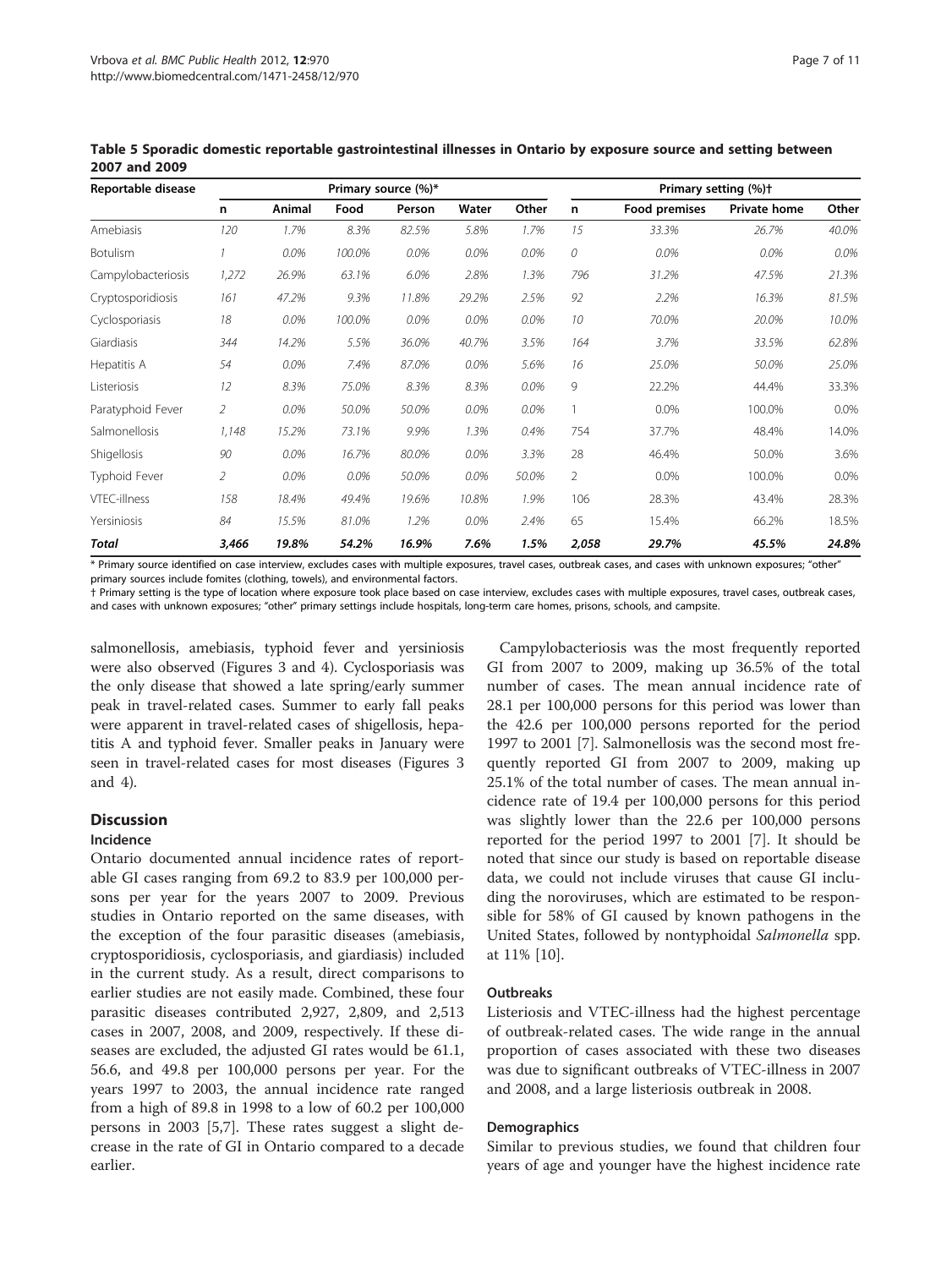<span id="page-7-0"></span>

for most GI [\[5](#page-10-0)-[7,11\]](#page-10-0). Overall, we found significantly more GI cases in males, also consistent with previous studies [\[5,6,11\]](#page-10-0).

#### **Seasonality**

There were pronounced seasonal trends in many of the diseases examined. All of the diseases exhibiting pronounced domestic seasonal patterns in this study increased in the summer; a pattern seen in previous Ontario studies [\[5-7](#page-10-0),[11](#page-10-0)]. This increase is thought to be due to increased outdoor activities (e.g. recreational water use), social gatherings with food (e.g. barbeques, picnics), an increase in mechanical vectors such as flies, and warmer temperatures that promote pathogen growth [[5-7](#page-10-0)].

#### Travel

Approximately one-quarter of GI cases were acquired outside of the province, a proportion similar to the 24.6% of cases related to travel between 1997 and 2001 [[7\]](#page-10-0). Travel-related seasonal patterns were generally not

the same as domestic seasonal patterns. Taylor et al. [[12](#page-10-0)] also found that international travel had significant impact on the epidemiology of GI in the Canadian province of British Columbia, with the proportion of travelrelated cases exceeding that of domestic cases for a group of 13 GI between January and March. This highlights the importance of completing exposure histories so that trends and rates for domestic and travel-related diseases can be assessed separately in order to properly target public health actions [\[12](#page-10-0)].

#### Source attribution and risk setting

A wide diversity of bacterial, parasitic and viral infections cause GI, each with their specific complex transmission dynamics; GI pathogens can be transmitted from person to person, via contaminated food, water, fomites, as well as through direct or indirect contact with animals. There are a number of different approaches (microbiological, epidemiological, intervention studies and expert elicitation) used to attribute illnesses to specific sources, primarily for "foodborne illnesses", where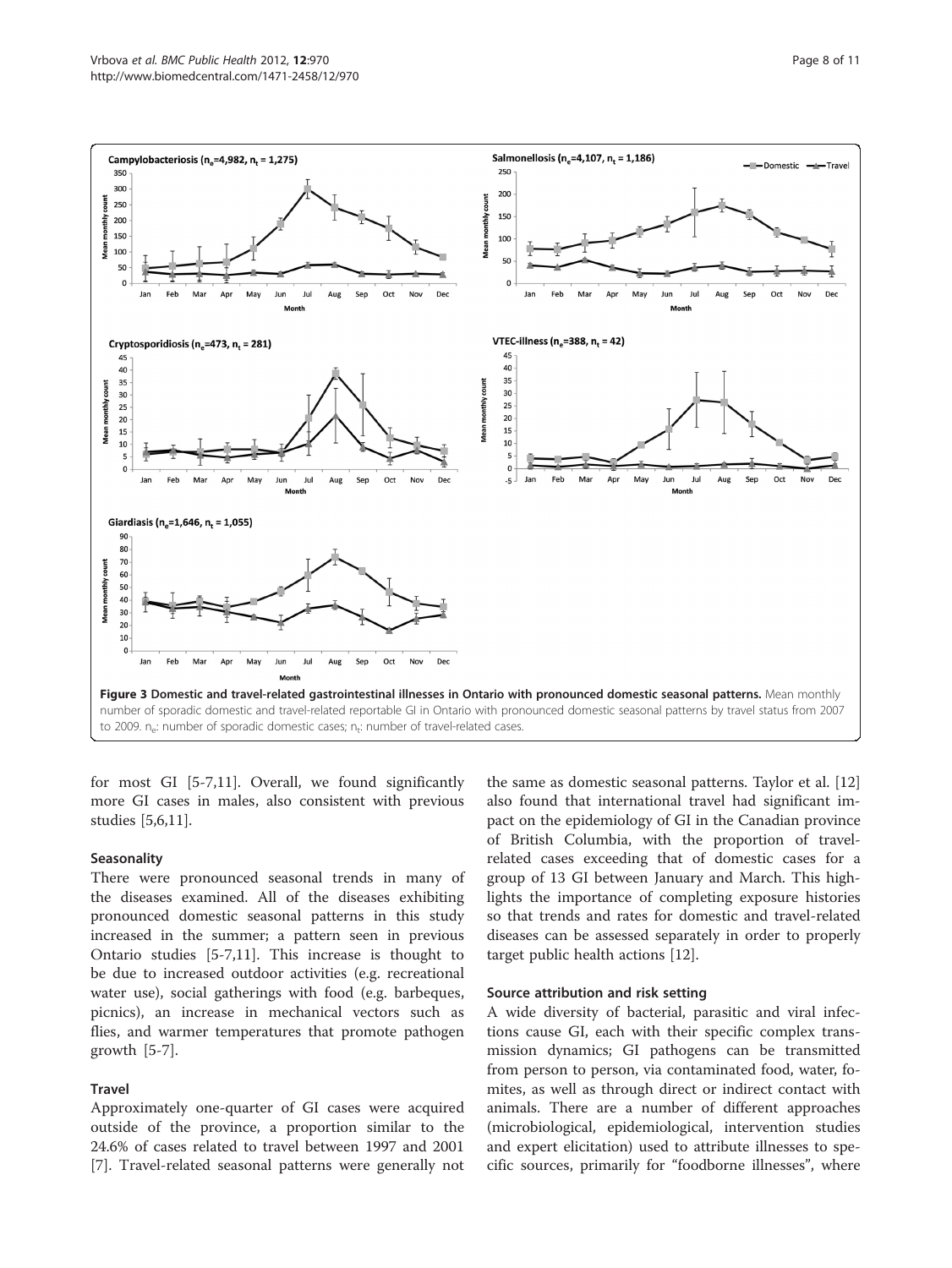<span id="page-8-0"></span>

sources include animal reservoirs and vehicles (e.g. foods) [\[9\]](#page-10-0).

In our study, we used the public health investigator's determination of most likely setting and source of illness for each case, an approach used in all of the previous Ontario studies [\[5](#page-10-0)-[7,11\]](#page-10-0). This approach to source attribution was also used by Dumoulin et al. [[13\]](#page-10-0) in a region of Ontario, who successfully used standardized questionnaires to determine the most likely source of infection from public health interviews. While the level of evidence for this type of source attribution is considered to be low, we believe these findings are nonetheless useful in

describing the exposures identified and investigated by local public health authorities. In our study, investigators reported a known source and setting for 26% and 15% of domestic sporadic cases respectively, with percentages varying by pathogen. The percentage likely reflects the investigators' confidence in identifying a source. Factors that likely influence this percentage include: the number of days from exposure to investigation and the associated recall bias, the investigators' bias and knowledge of the sources as well as the transmission modes for the various pathogens, the case's understanding or bias pertaining to their illness and its cause or source, and the effort made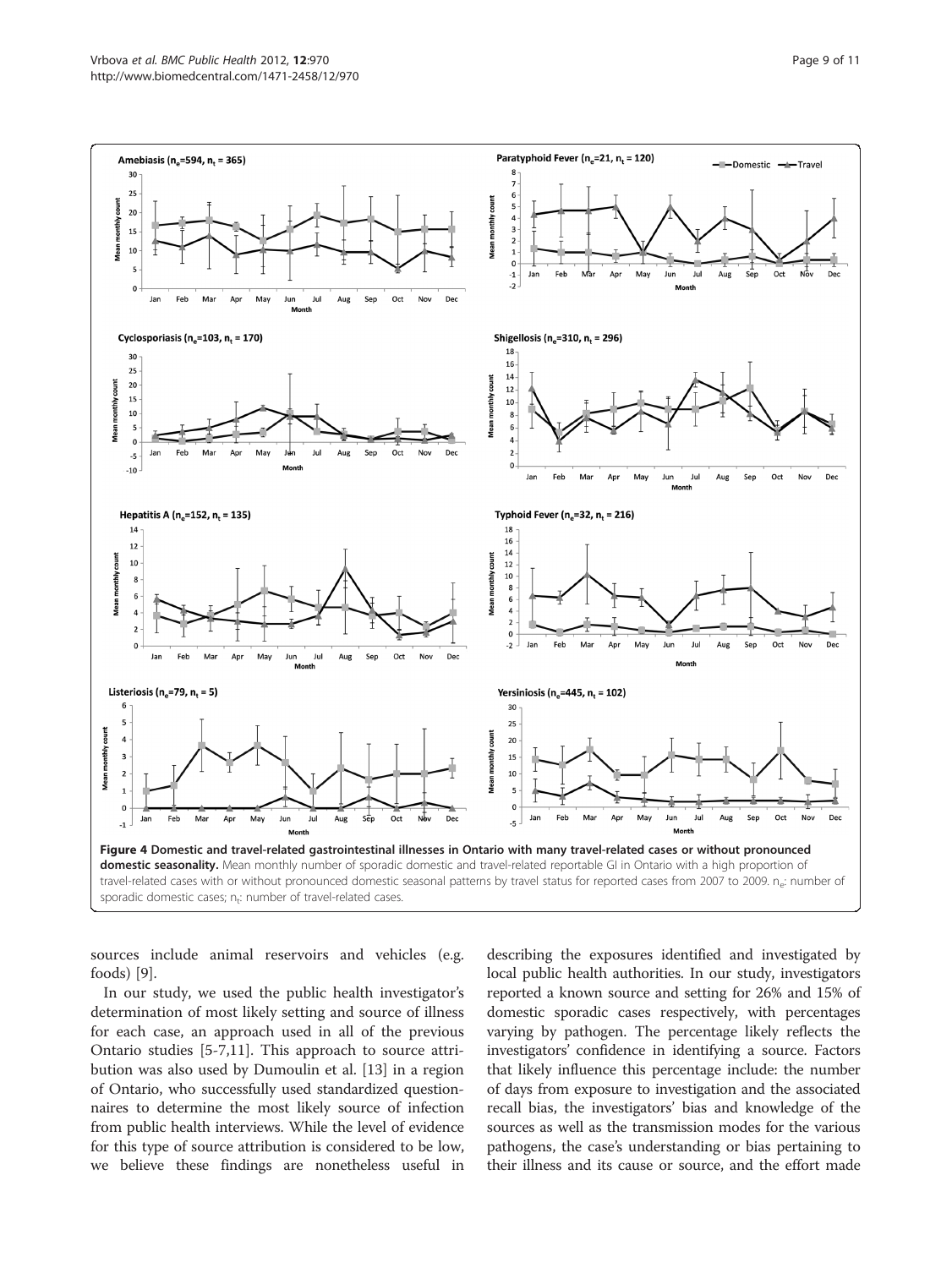by the investigator. It should be recognized that with these limitations, the source is frequently unknown. Notably, the "known" sources of GI in our study are not systematically supported with information such as positive food samples or a statistical association through using case– control study methods, and are therefore highly susceptible to the various biases described above.

For the approximately one-quarter of cases with a known exposure source, we identified food as the primary exposure source for 54.2% of GI reported in Ontario from 2007 to 2009; food was also the most common exposure source for seven of the diseases examined: botulism, campylobacteriosis, cyclosporiasis, listeriosis, salmonellosis, VTEC-illness, and yersiniosis. In previous Ontario studies the overall proportion of GI attributed to food (when the source was known) was higher, ranging from 73.1% in 2003 to 75.9% in 2002 [[5,6\]](#page-10-0). However, a more recent study in the Waterloo region of Ontario found the proportion attributed to food to be 57.3% between 1990 and 2004, and 41.2% between 2006 and 2010 [[13\]](#page-10-0). Even if the percentage of foodborne transmission is indeed lower than previously identified, the magnitude is still large enough that continued vigilance of food along the entire "farm-to-fork" continuum is required.

Our finding that contact with animals was an important source of illness accounting for approximately 20% of all GI, was similar to that found by Dumoulin et al. for the years 2006 to 2010 (17.9%) [\[13](#page-10-0)]. This proportion was higher than that demonstrated in previous studies, where the proportion ranged from 1.0% in 2003 to 5.8% between 1997 and 2001 [\[5](#page-10-0)-[7\]](#page-10-0). Further studies may be warranted to examine the cause of this increasing trend, as well as public health prevention strategies.

For amebiasis, hepatitis A, and shigellosis, person-toperson transmission was the most common primary exposure source. These findings reinforce the need for greater understanding of the importance of personal hygiene practices among cases, their household members, and other close contacts. In addition, more targeted educational information may be warranted for groups that are known to be at higher risk of acquiring these diseases, such as travellers to high-risk areas (e.g. Canadian residents visiting relatives abroad) and men who have sex with men.

The private home was the most common primary exposure setting for nine of the 14 diseases, accounting for less than one-half of all sporadic domestic GI cases. Food premises were identified as the risk setting for approximately one-third of these cases. Similar to the overall incidence rate calculations above, if the four parasitic diseases are removed from the risk setting proportions, private homes and food premises were identified as risk settings for 48.5% and 33.3% of cases, respectively. In previous years, the private home was also the most common overall risk setting for GI cases overall [[5-7](#page-10-0)]. Moreover, when we examined only the cases exposed in the home, we found that food was still the most commonly reported source (62.6%). At 33.3%, the proportion of GI cases thought to have been acquired at a food premise appears to be increasing, as it was 14.1% between 1997 and 2001 [\[7\]](#page-10-0), 15.0% in 2002 [[6\]](#page-10-0), and 20.7% in 2003 [\[5](#page-10-0)]. The importance of the home and food premises as risk settings for acquiring GI illness also emphasizes the continued need for a farm to fork approach to concurrently reducing pathogens in food as well as reducing risk at the consumer level.

#### Case reporting

There were many factors that have had an impact on GI case reporting over the last decade, making comparisons over time difficult. Many of these changes may have increased the likelihood of case detection or reporting, improved case management, and ultimately, limited further transmission of disease. A full discussion of these factors is beyond the scope of this paper; however, in Ontario some of the factors included: changes in laboratory testing, changes in case definitions, and a change in the reporting system in 2005 from the Reportable Diseases Information System (RDIS) to iPHIS.

Reportable diseases represent the so-called 'tip of the iceberg'; only a fraction of GI are reported to public health. While underreporting varies by pathogen, for every GI reported, there are an estimated 10–49 cases in the community that are not reported [[14\]](#page-10-0). Underreporting is a well-known limitation of passive surveillance systems in general; however, since our data are population-based and likely representative, underreporting will likely only differ slightly over time or for subpopulations, meaning the data can still be used to elucidate epidemiologic trends.

Overall, approximately one-third of cases were not successfully followed up. In public health practice, 100% follow-up is not attainable due to numerous factors, such as cases refusing to be interviewed or public health having incorrect contact information for the patient. Imperfect reporting is a common characteristic of passive surveillance systems such as the one in this study, where the cost of completely capturing data is likely prohibitive and must be balanced against timely capture of enough data to be useful (e.g., to detect outbreaks, vulnerable sub-populations, and trends) [[7\]](#page-10-0). In general, our findings suggest that greater effort was made to follow up pathogens that were considered to have greater morbidity and mortality. Further interpretation of the differences in follow-up between diseases should be done with caution, as there are currently no unified and enforceable procedures for following up reportable diseases across all